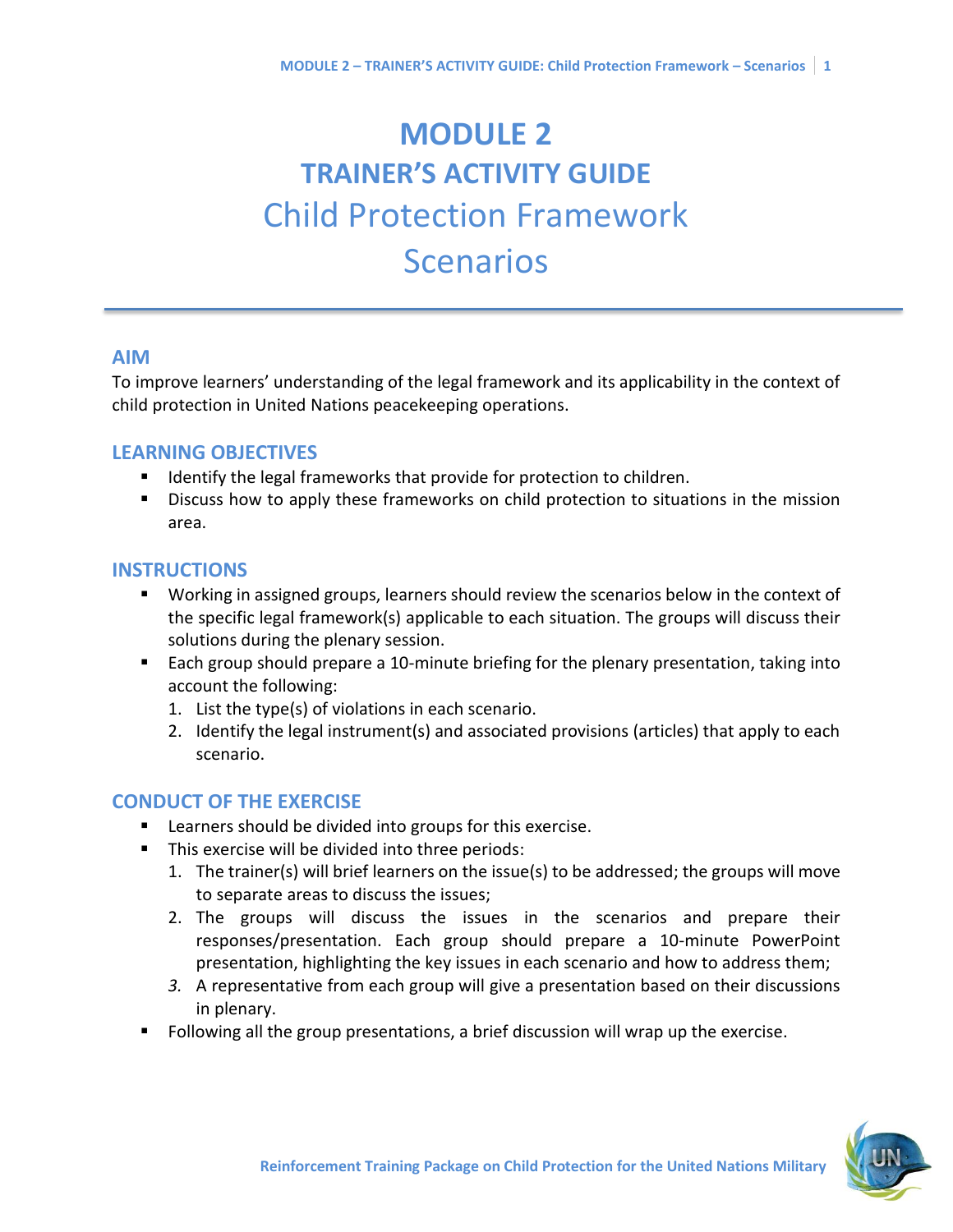#### **TRAINER'S NOTES**

- Scenario E on Sexual Exploitation and Abuse (SEA) is optional. SEA is covered in detail in lesson 3.1. If the scenario is utilized prior to lesson 3.1, the trainer must explain the differences relating to United Nations policies on sexual exploitation and abuse (SEA), sexual violence against children in conflict (one of the six grave violations), and conflictrelated sexual violence (CRSV). Considered serious misconduct, SEA is addressed by the United Nations through its conduct and discipline strategy. Jurisdiction, procedures, privileges and immunities apply differently to different categories of United Nations personnel.
- These notes are intended as guidelines to trainers in facilitating discussions and mentoring learners so that they attain the learning objectives. The notes are not meant to provide "solutions".
- **Trainers must be fully aware of the legal frameworks that affect children in armed conflict. It is strongly recommended that trainers thoroughly review the presentations and study the reference materials provided.**
- This exercise is designed to present the kinds of situations involving children that learners (military contingent commanders) may encounter in the peacekeeping mission areas. Based on the information provided and the knowledge acquired in Modules 1 and 2, in particular Lesson 2.2 – Child Protection Framework, learners should be able **to identify the situation and legal frameworks that apply in each scenario**.
- **■** In this exercise, the group discussions should be closely mentored. Based on adulteducation techniques, learners should be encouraged to find solutions by discussing among themselves and referring to the relevant materials. Trainers should refrain from providing "solutions", unless it is absolutely necessary in order to attain the learning objectives. There may be a tendency for learners to focus on the actions that they would take in response to the scenarios, however, trainers should remind them that the aim of the exercise is to focus on understanding the legal frameworks affecting children in armed conflict, and encourage discussion.
- Based on the presentation in Module  $2$  more specifically the application of the international legal framework (*international human rights law (IHRL) and international humanitarian law (IHL),* including the *Convention on the Rights of the Child (CRC),* the *Optional Protocol to the Convention on the Rights of the Child on the involvement of children in armed conflict (OPAC)), and International Labor Organization (ILO) Convention No. 182 (1999)), the Security Council framework (comprising resolutions 1261 (1999), 1612 (2005) and other relevant resolutions on children and armed conflict), and Department of Peace Operations (DPO)-Department of Operational Support (DOS)- Department of Political and Peacebuilding Affairs (DPPA) framework (in particular the DPKO/DFS/DPA Policy on Child Protection in United Nations Peace Operations (2017))* learners should be able to identify the types of violations/abuse against children in each

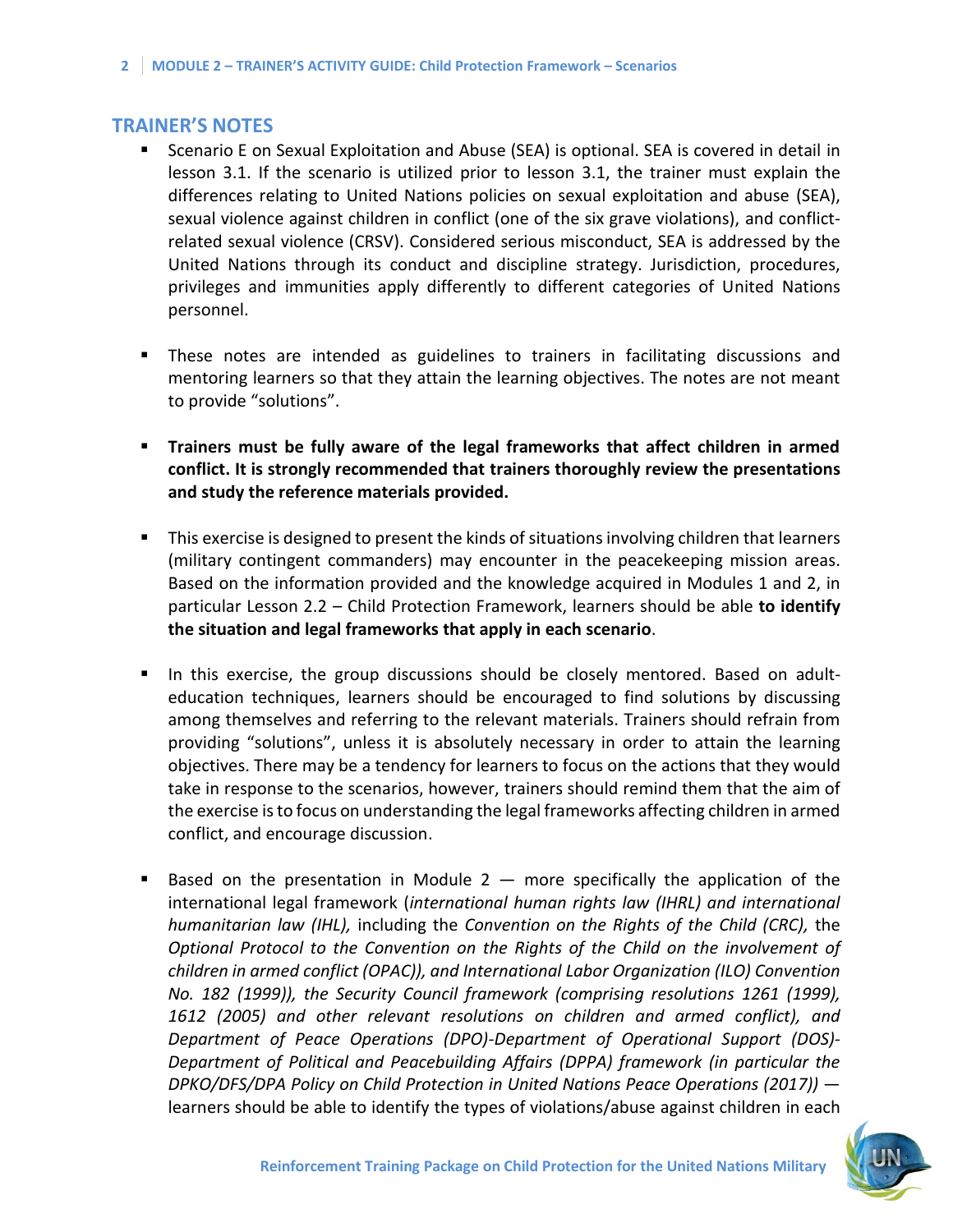scenario, specify the situations where children are entitled to legal protection, and explain how international law applies to each scenario.

■ The first part gives a description of each scenario (A to F); and the second part gives possible responses to each scenario.

# **SCENARIOS**

#### **SCENARIO A**

An elder of a village located close to your battalion HQ and in your battalion's area of responsibility visits you. He informs you that his village has only one school where about 60 children study. It was built the previous year with assistance from UN agencies, and has good infrastructure and facilities.

The local elder explains that, the previous week, a local rebel commander came to his village accompanied by 15 to 20 fighters, and told him that they needed a place to live for a few months and wanted to use the school premises. The rebel commander stated that, in his opinion, the children were wasting their time studying and that it would be more useful if they worked on farms or joined his group to fight the government forces. If the school premises are not given to him, the commander would destroy the school building and facilities, and warned the village of dire consequences.

The village elder has just heard that the rebel commander intends to come to the village tomorrow and forcibly occupy the school premises. He thinks that the rebels plan to take some boys and girls with them to fight and support their cause. He knows that some children already think of the rebel commander as a hero and would join the group quite willingly.

#### **SCENARIO B**

At a refugee camp in a UN peacekeeping mission area, a dispute broke out between the local camp authorities and refugee leaders over the fate of Maria, a 13-year-old refugee girl. As a separated child, she had been placed in the care of a foster family from her province of origin. When a refugee worker learned that the girl had been promised (against her will) as a second wife to an older refugee man, the worker went to the camp authorities to protest.

The camp authorities stated that this would be against the law of the host country, and would also change the current status of the girl as a separated child searching for her family. The refugee leaders noted that the girl had adult responsibilities in her foster home and was considered an adult, and that it was customary practice for a girl of her age and status to marry in her home district. They felt that the camp authorities were

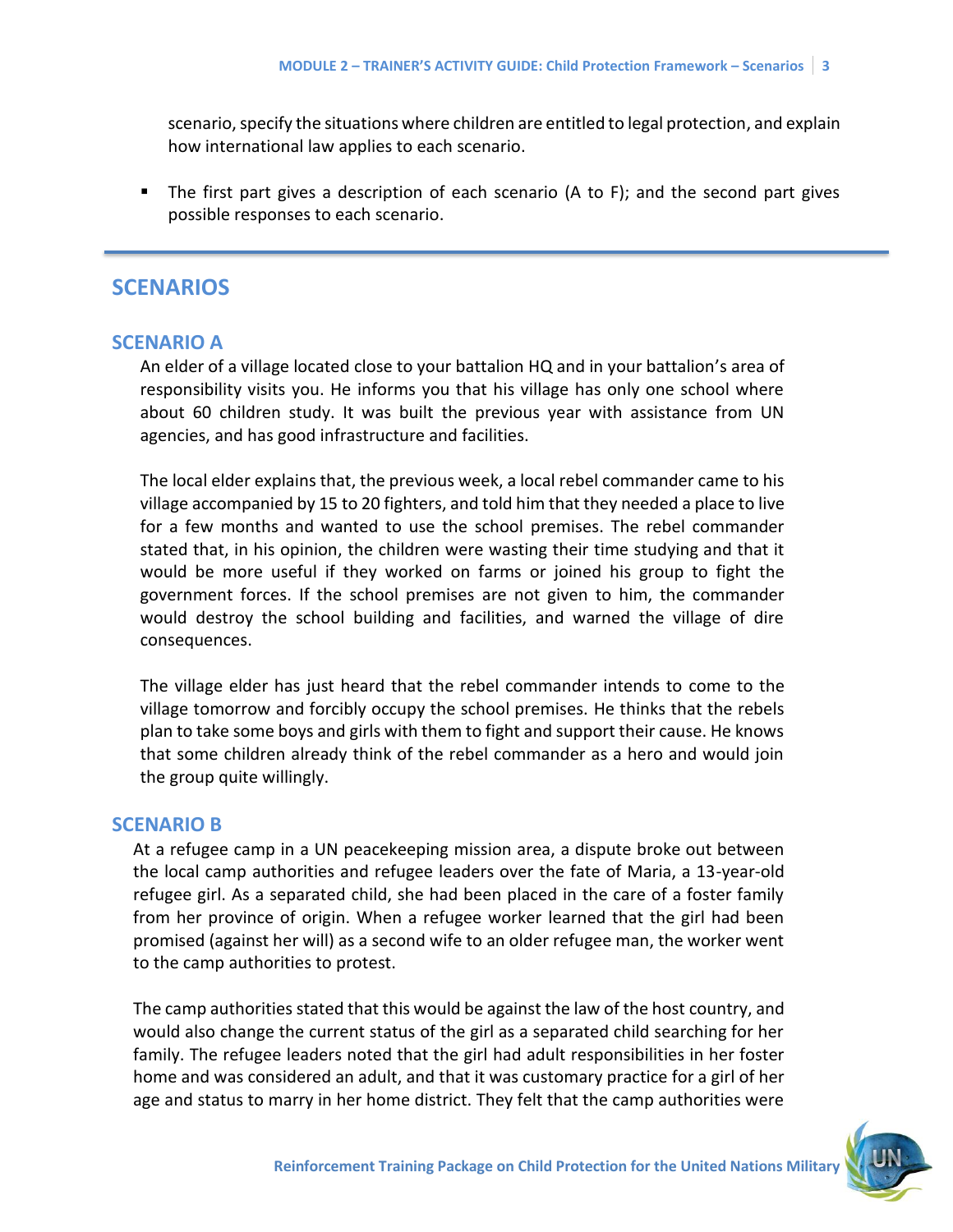intruding on their culture and traditions and undermining their leadership in the community.

The situation was finally resolved when a local traditional religious leader intervened and the marriage was cancelled. The girl was placed with a different foster family and a women's association in the camp monitored her situation. It was noted that, although the girl's wishes were known, she was not asked about her thoughts on the matter.

#### **SCENARIO C**

During the civil war in the country in the late 1990s, hundreds of orphanages sprang up in the mission areas. Humanitarian agencies in the country were working hard to reunite children with their families and assist families in caring for them. One contingent raised money to purchase clothes and mattresses for the children in one particular orphanage. During the ceremony, the children at the orphanage were gathered to receive the donations from the contingent officers and thanked them with songs and food.

Within a week, all the donated items had been sold at the local market, and once again, the children were sleeping on the floor and wearing ragged clothes; fresh appeals were made to donors for assistance. Soon after, it was reported that the owner of the orphanage had opened a second orphanage. Fundraising and publicity documents stated that the orphanage had received donations totalling over half a million US dollars from two church groups, in addition to the UN mission's support.

Later, rumours broke out that the orphanages in the area were clearing houses for male children who were sent to fight for one of the warring factions and for illegal adoptions.

#### **SCENARIO D**

In the southern part of the mission area, about 75 kilometres north of the border and just outside the provincial capital city, a UN patrol, consisting of two jeeps, comes across a heavily armed convoy of two trucks and four sport utility vehicles (SUVs).

The trucks are full of young women — some even look like children. One girl is being pushed up into the truck by two armed men and, across the field, another armed man is pulling a girl along. Both girls seem terrified and one is bleeding from a scalp wound.

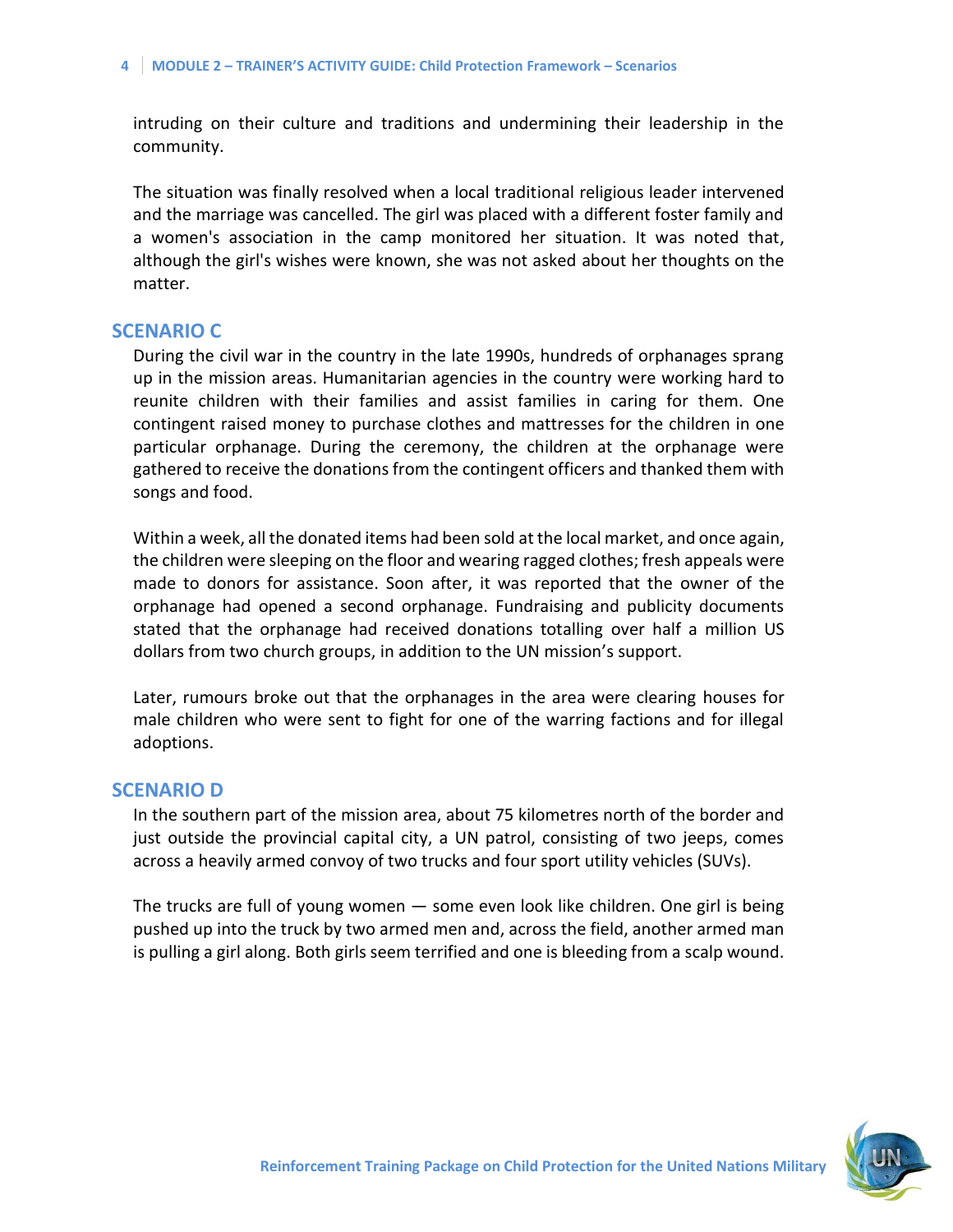#### **SCENARIO E**

Last year, the Head of a UN Mission was made aware of rumours that local women seeking jobs with the civilian administration  $-$  e.g., as cleaners or receptionists  $-$  had to have sex with international staff in the administration division, including senior staff, in order to be hired.

The Head of Mission sent the allegation to the Office of Internal Oversight Services (OIOS). It was investigated and found to be true. The Head of Administration, as well as several others in the civilian administration section, including senior staff, were dismissed.

Following the sex-for-jobs scandal in the mission, yesterday you saw some girls and boys hanging around Force HQ premises and the Force deployment sites. You had heard from several military and civilian colleagues and the civilian police that they are often accosted by aggressive locals, both women and men, proffering young women and children for sex in exchange for money, food or other supplies.

You request basic fact-checking of the situation by relevant mission personnel and offices, including the Conduct and Discipline Team, Child Protection Section, Gender Adviser, Security Section, Human Rights, Force Provost Marshall, etc. The fact-checking team identifies a possible serious problem: it confirms that there are several rumours of peacekeeping personnel buying sex, not only from adult prostitutes, but also from children.

#### **SCENARIO F**

Your battalion is deployed close to an international border and has seen a number of conflicts and skirmishes between the opposing factions in the past 30 to 40 years. Both sides have used anti-personnel mines extensively during the conflict, most of which have still not been removed or cleared.

You are aware that, in the past few years, there has been several civilian casualties in your area of responsibility owing to landmines and explosive remnants of war. A number of children have been maimed and/or killed. One of your patrols has just reported that a landmine exploded in a field near a village where some children were playing. One girl lost both legs, and one boy is seriously injured. The patrol has requested medical evacuation for the injured children.

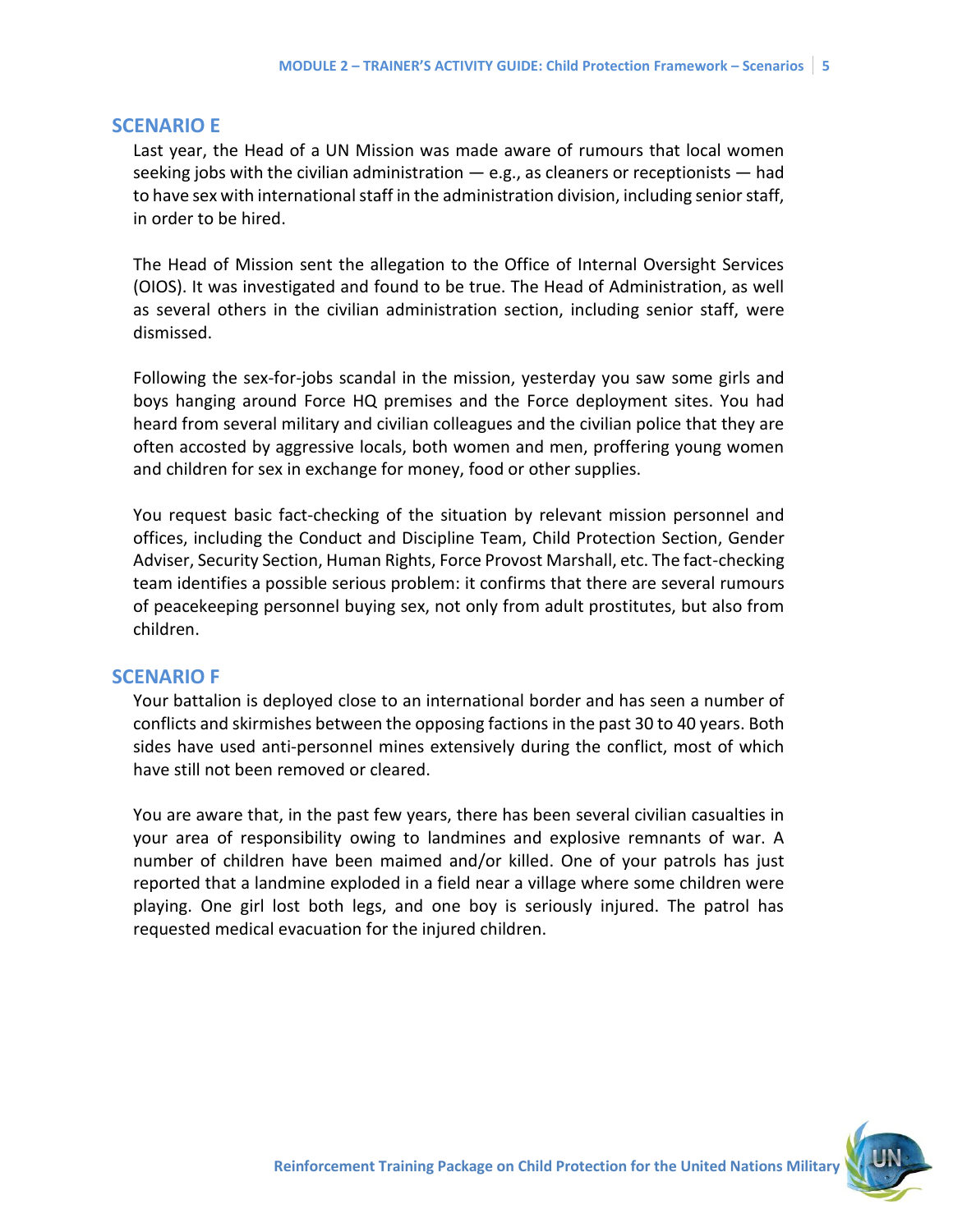# **RESPONSES**

#### **SCENARIO A**

Relates to attacks against schools and possible recruitment of children by armed factions, which is a clear violation of children's rights under the CRC of 1989 (which covers all basic children's rights, including the rights to education, health, survival, participation, etc.) and Security Council resolution 1612 (2005) (the six grave violations). Learners should also discuss human rights violations.

#### **1. Types of violations**

- IHL: Recruitment of child soldiers
- Attacks against schools
- Abduction
- Possibility of denial of humanitarian access
- Human Rights: Denial of access to education

#### **2. Legal instruments that protect children**

- *SC resolution 1612 (2005):* condemns violations, welcomes monitoring and reporting mechanism; *attacks against schools and recruitment of children* (grave violations) to be reported to the Security Council; armed force/group responsible listed in Secretary-General's report on children and armed conflict; possibly referred to the International Criminal Court.
- *International humanitarian law*
- *International human rights law*
	- o *Convention on the Rights of Child*
		- *- Article 4: Implementation of rights*
		- *- Article 6: Survival and development*
		- *- Article 9: Separation from parents*
		- *- Article 19: Protection from abuse and neglect*
		- *- Article 28: Right to education*
		- *- Article 32: Child labour*
	- o *Optional Protocol to the CRC on the involvement of children in armed conflict*  - *Article 4: Recruitment of child soldiers*
- *International Labour Organization Convention No. 182 (1999)*

#### **SCENARIO B**

Has many issues relating to human rights and the Convention on the Rights of the Child, the main one being coercion into marriage of a girl. SC resolution 1612 (2005) does not apply here (since no armed groups/forces are involved).

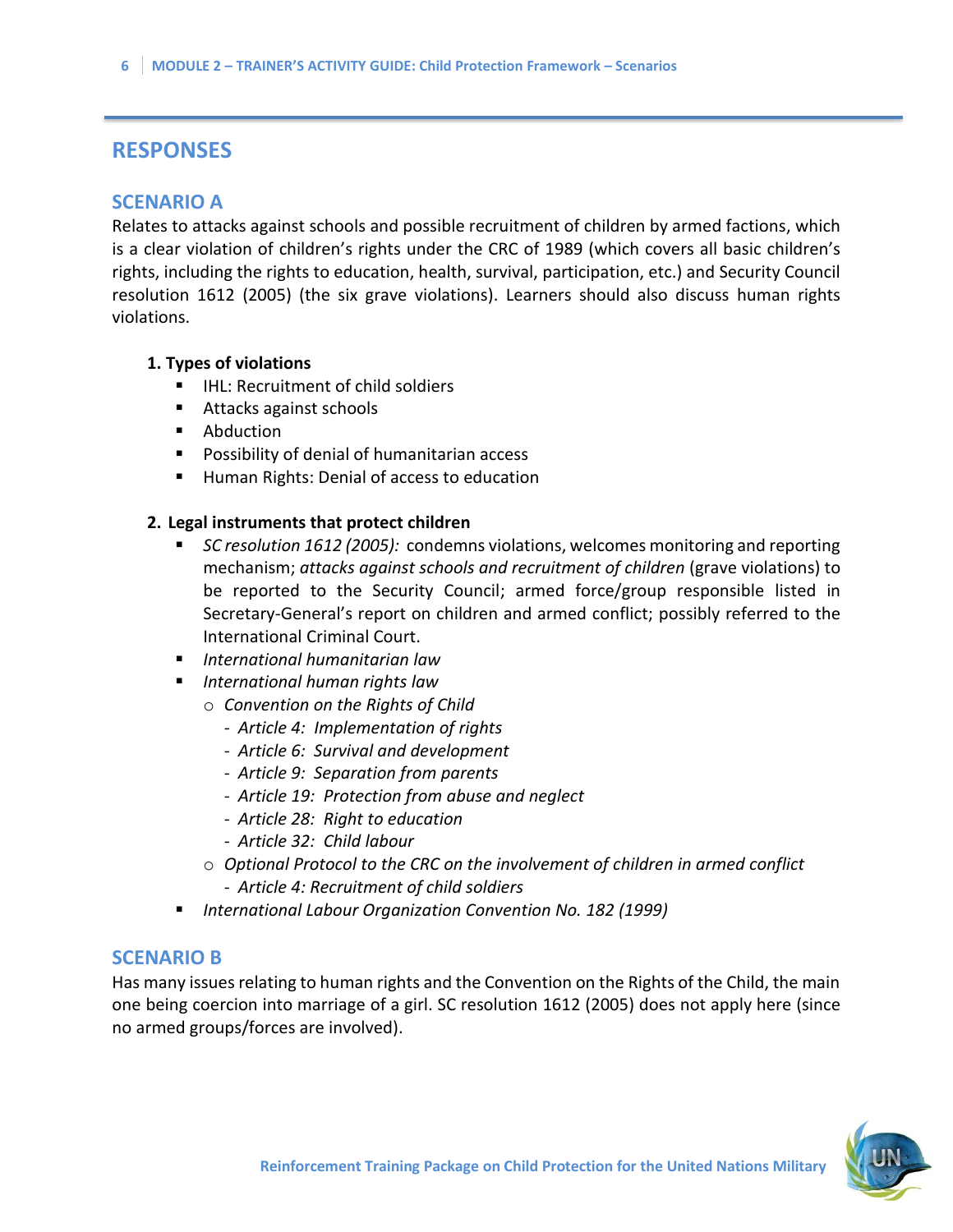#### **1. Types of violations**

- Girl (13 years) promised for marriage
- Forced to perform adult duties (child labour, possible sexual exploitation)
- Denial of education
- Denial of right to express her opinion
- Denial of family reunification

#### **2. Legal instruments that protect children**

- *International Human Rights Law*
	- o *Convention on the Rights of Child*
		- *Article 4: Implementation of rights*
		- *Article 6: Survival and development*
		- *Article 9: Separation from parents*
		- *Article 10: Family reunification*
		- *Article 12: Child's opinion*
		- *- Article 13: Freedom of expression*
		- *- Article 19: Protection from abuse and neglect*
		- *- Article 22: Refugee children*
		- *- Article 28: Right to education*
		- *- Article 31: Leisure, play and culture*
		- *- Article 32: Child labour*
- *International Labour Organization Convention No. 182 (1999)*
- *National law against marriage to a child*

#### **SCENARIO C**

Deals with possible recruitment, trafficking, and sexual exploitation and abuse (SEA). Learners should be able to identify the relevant provisions of the Convention and Optional Protocol as well as SC resolutions that apply.

#### **1. Types of violations**

- Possible illegal abduction
- Trafficking of children
- Recruitment of children

#### **2. Legal instruments that protect children**

- *International humanitarian law*
- *International human rights law*
	- o *UN Convention on the Rights of Child*
		- *Article 4: Implementation of rights*
		- *- Article 6: Survival and development*
		- *- Article 10: Family reunification*
		- *- Article 19: Protection from abuse and neglect*
		- *- Article 20: Protection of children without parental care*
		- *- Article 28: Right to education*

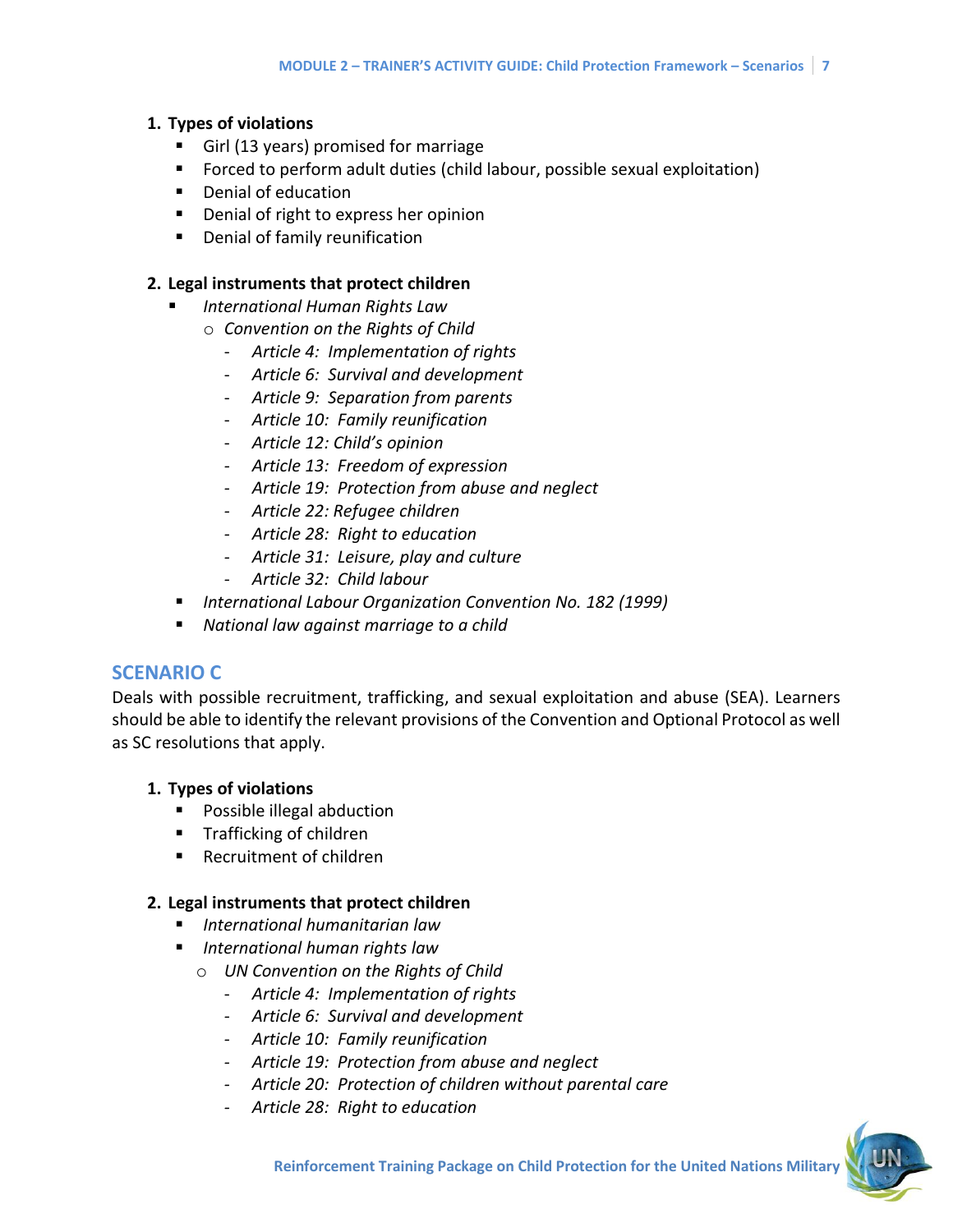- *- Article 31: Leisure, play and culture*
- *- Article 32: Child labour*
- o *Optional Protocol to the CRC on the involvement of children in armed conflict*
	- *Article 4: Recruitment of children*
- *SC resolution 1612 (2005): regarding the six grave violations*

## **SCENARIO D**

Concerns physical violence, recruitment, possible sexual violence and involves an armed faction.

#### **1. Types of violations**

- Illegal abduction/kidnapping
- Trafficking of children
- Possible sexual violence, rape
- Recruitment of children
- Denial of education
- Denial of medical help (humanitarian access)
- Physical abuse

### **2. Legal instruments that protect children**

- *International humanitarian law*
- *International human rights law*
	- o *Convention on the Rights of Child*
		- *- Article 4: Implementation of rights*
		- *- Article 6: Survival and development*
		- *- Article 19: Protection from abuse and neglect*
		- *- Article 28: Right to education*
		- *- Article 32: Child labour*
- *SC resolution 1612 (2005): regarding the six grave violations*

# **SCENARIO E**

Has implications under IHRL– including the Convention on the Rights of the Child – and IHL and also involves the peacekeepers' Code of Conduct (to be covered in Lesson 3.1). Learners should stay focused on the legal frameworks. SC resolution 1612 (2005) is not relevant, because rape was not committed by an armed force or armed group party to the conflict.

#### **1. Types of violations**

■ Sexual exploitation and abuse

# **2. Legal instruments that protect children**

- *International humanitarian law*
- *International human rights law*
	- o *Convention on the Rights of Child*
		- *Article 4: Implementation of rights*